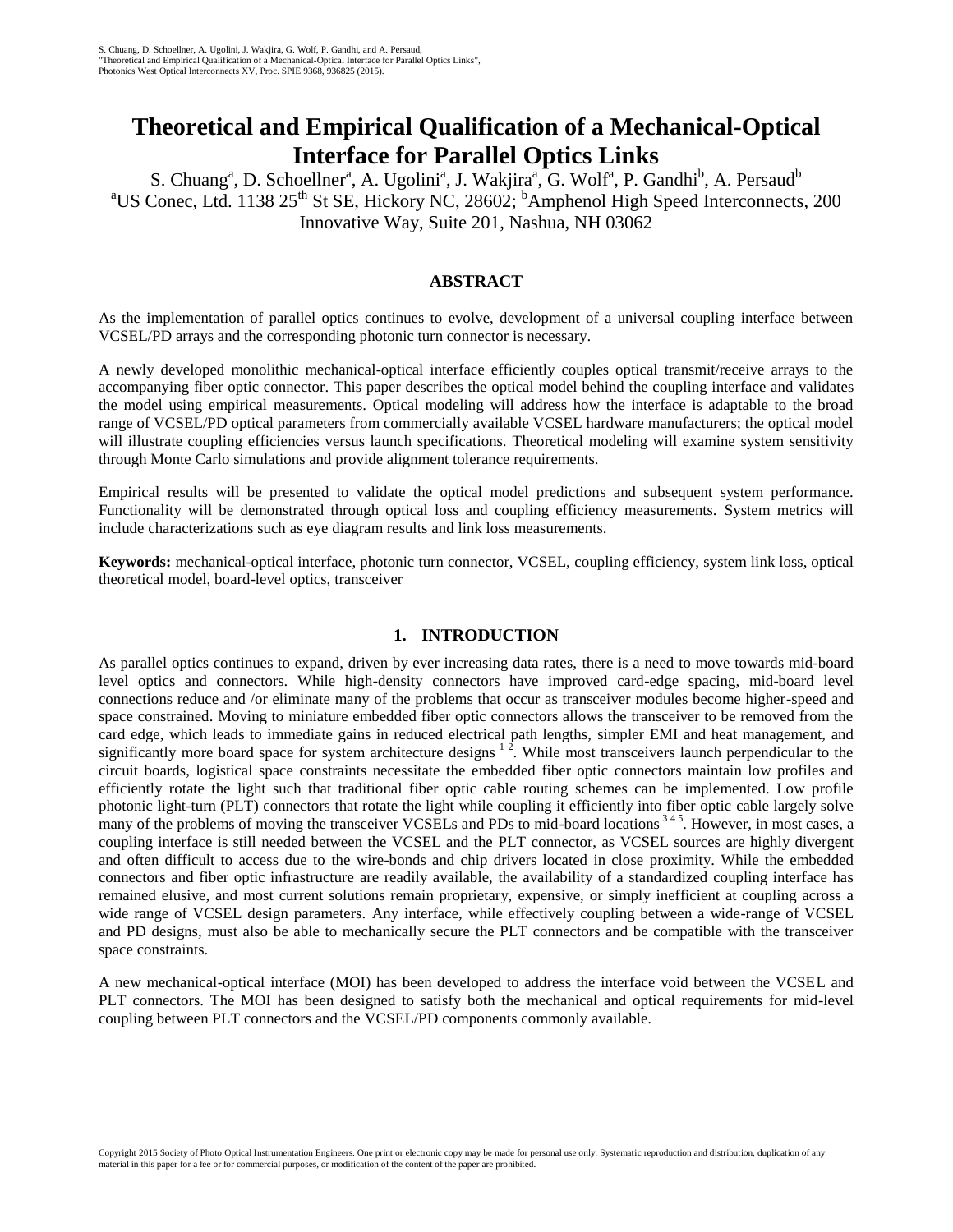#### **2. MECHANICAL FEATURES**

The MOI is a monolithic injection-molded component that is board-mounted above the VCSEL/PD to allow seamless mechanical coupling to the PLT connector. The MOI, shown in Figure 1, contains three features primarily associated with the optical performance of the component and several features for the mechanical alignment and constraint between the VCSEL/PD and PLT connector. On the bottom of the MOI is an array of lenses that are positioned directly over the VCSEL/PD components and four pedestals to control the height between the VCSEL/PD and the lens focal position. Opposite the lens array, on the top of the MOI, is an optically flat exit window where, on the Tx end, the collimated light leaves the MOI in route to the PLT connector.



Figure 1. The MOI, with primary features indicated on both sides of the component.

For purposes of precise alignment, the MOI has been designed to be compatible with conventional die bonders. The pedestals, in addition to setting the MOI lens height, also control the epoxy bond-line thickness when the MOI is placed over the VCSEL/PD via the die bonder <sup>6</sup>. Once the MOI has been secured above the VCSEL/PD, the alignment guide holes and latches (shown in Figure 1) allow the PLT connector to be snapped into the MOI with micron-level alignment repeatedly and secured with the PLT housing, where the latches secure it in place  $78$ . The general alignment of the MOI, PLT connector, and housing, as well as the optical path can be seen in Figure 2.



Figure 2. Alignment between the VCSEL/PD array, MOI, PLT connector, and PLT housing.

Once the MOI, PLT ferrule, and PLT housing have been combined, a clean optical path has been created from the VCSEL through to the optical fiber and can easily be coupled to the board edge, off the board, or to other necessary areas. The PLT connector is compatible with both traditional ribbon cable and loose tube round cable jumper assemblies, which are ideal for mid-board routing since round cable jumpers have no preferential bend issues  $4\frac{9}{1}$ . A cross-sectional schematic of a full VCSEL to PD link involving MOIs and PLT connectors is shown in Figure 3. The simulated optical path is indicated along with the Tx and Rx receive and launch points that were used for the optical modeling that will be discussed below.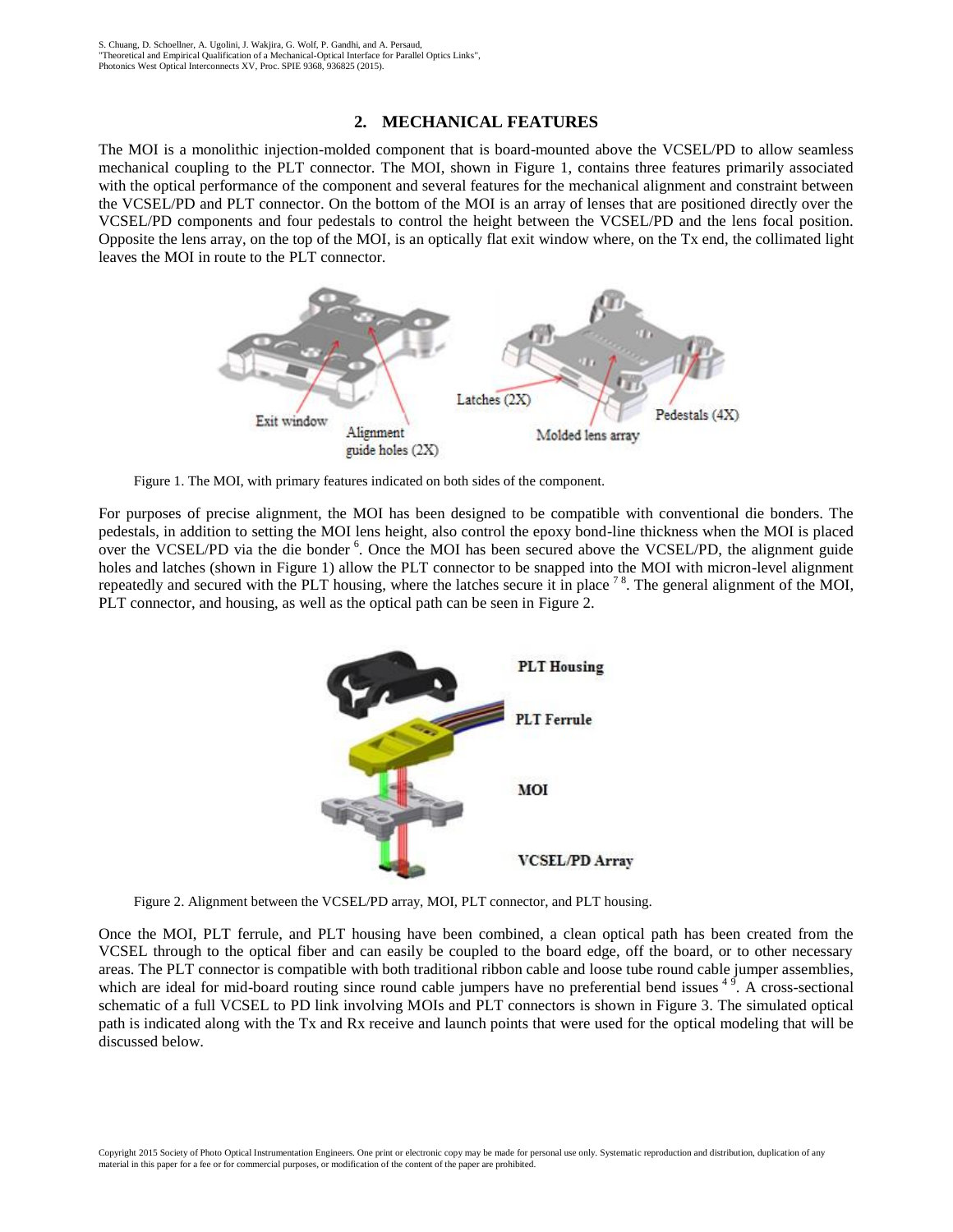

Figure 3. Cross-section view of a full Tx/Rx link involving VCSEL, MOI, PLT ferrule, housing, and fiber, and return trip to PD. The optical path is indicated.

# **3. OPTICAL MODELING**

#### **3.1 Design Assumptions**

In order to design an interface that can optimally couple across a wide range of VCSEL and PD launch and receive conditions, Zemax was used for the optical modeling and optimization. During the design process, it was decided to design one lens prescription for both the Tx and Rx components; while this creates limitations on the optimization routines, it provides simplicity in a customer production environment in terms of die bonder programs, test procedures, inventory, and part identification. VCSEL coupling and alignment requirements proved to be much more sensitive than PD requirements due to the significantly smaller optical aperture diameters (Table 1), so the design concentrated on the VCSEL optimization. An industry survey of common VCSEL and PD dimensions and requirements quickly lead to the conclusion that space around the optical dies was at a premium in many applications; wire-bonds, copper traces, and chip drivers vary widely in terms of size, shape, and requirements. Therefore, one of the primary goals of the MOI design was to maximize the clearance between the MOI lenses and the surface of the VCSEL. The VCSEL launch divergence angle provides an upper limit on the lens location, since the lens array must be close enough to still capture the light and prevent crosstalk between adjacent channels. With the basic outline of the MOI constrained by VCSEL and PD requirements as shown in Figure 4, optimization was performed to maximize coupling efficiency while minimizing die bonding alignment requirements.



Figure 4. Cross-section of the MOI and VCSEL/PD, showing critical dimensions and variable definitions for the optical modeling process and results.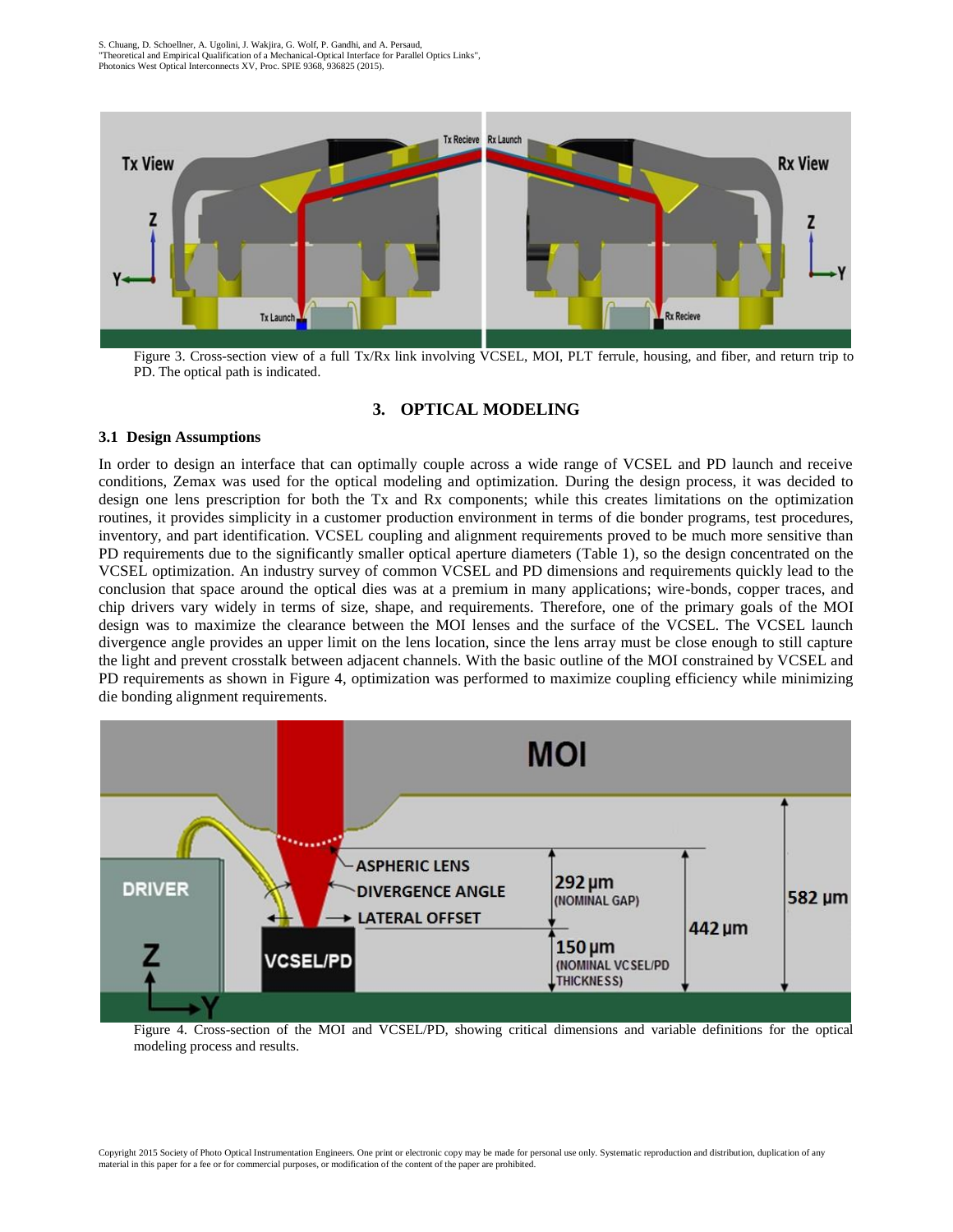The same survey of commercially available VSCEL and PD arrays found that most optical parameters fell into a small operating range for both 10 Gb/s and 25 Gb/s components; the list of optical launch and receive parameters used for the subsequent optical design is shown in Table . All subsequent modeling and charts below assume 850 nm wavelength light, standard OM3 50/125 µm multi-mode fiber for the PLT connectors, and no anti-reflection (AR) coatings on any of the VCSEL, PD, MOI, or PLT surfaces. AR coatings can provide mitigation of back-reflection effects, multi-path interference, and improve link loss and will be addressed later in section 3.5. The two following sections discuss the Tx and Rx results individually, before combined link performance is examined in section 3.4. For both Tx and Rx performance, alignment sensitivity analysis is displayed for individual degrees of freedom using the launch and receive locations shown in Figure ; the combined effects are also shown as a Monte Carlo analysis in section 3.4.

|         | <b>VCSEL Die</b><br><b>Height</b> | <b>VCSEL Aperture</b><br><b>Diameter</b> | <b>VCSEL Divergence</b><br>Angle $(1/e^2)$ | Height      | PD Die   PD Aperture<br><b>Diameter</b> |
|---------|-----------------------------------|------------------------------------------|--------------------------------------------|-------------|-----------------------------------------|
| Nominal | 150 um                            | 8 um                                     | $25^{\circ}$                               | $150 \mu m$ | $35 \mu m$                              |
| Max     | $200 \mu m$                       | 8 um                                     | $32^\circ$                                 | $200 \mu m$ | $55 \mu m$                              |
| Min     | 130 um                            | 6 um                                     | $20^{\circ}$                               | $120 \mu m$ | $30 \mu m$                              |

Table 1. VCSEL and PD criteria used for MOI optical optimization.

# **3.2 Tx Results**

Tx performance is primarily a function of lateral offset between the MOI lens and the VCSEL. Figure 5a shows the change in insertion loss for different VCSEL divergence angles while the MOI lens is at the nominal 292 µm above the VCSEL surface. For a 25° divergence angle, a lateral misalignment of  $\pm 6$  µm causes no measurable change in loss performance; alignments of half that are reasonable with traditional die bonding equipment. Figure 5b shows that the Tx performance is insensitive to the gap between the VCSEL and MOI. Under normal conditions for a 150 µm tall VCSEL die, vertical alignment should only be impacted by bond line thicknesses during die placement of either the MOI or VCSEL; neither case should have any impact on insertion loss. Figure 5b can also be used to determine Tx performance for VCSELs of different heights; since ±30 µm changes in height have almost no impact on performance, VCSELs ranging from 120-180 µm can be accommodated without any adverse impact to performance. Tilt between the MOI and VCSEL array or circuit board is shown in Figure c. Under normal die bonding procedures there is no impact due to tilt for any of the shown divergence angles. Most die bonders in the precision alignment industry hold substantially better than 2º angles.

# **3.3 Rx Results**

On the Rx side of the system, the aperture diameter takes the place of the divergence angle as the primary driver of sensitivity. As with Tx, for typical mid-range diameter values for the PD aperture the lateral offset values should be easy to hold with a conventional die bonding system; from Figure 6a, for a 50  $\mu$ m diameter PD only  $\pm 10$  um lateral alignment must be maintained. Unlike the Tx side, height variation is more critical for Rx side; Figure 6b indicates that as the PD gets taller than 150 µm both lateral and vertical alignment become sensitive, but for PDs smaller than nominal, performance poses no problems at all. As with the Tx side, the MOI/PD alignment is highly insensitive to tilt, as can be seen in Figure 6c.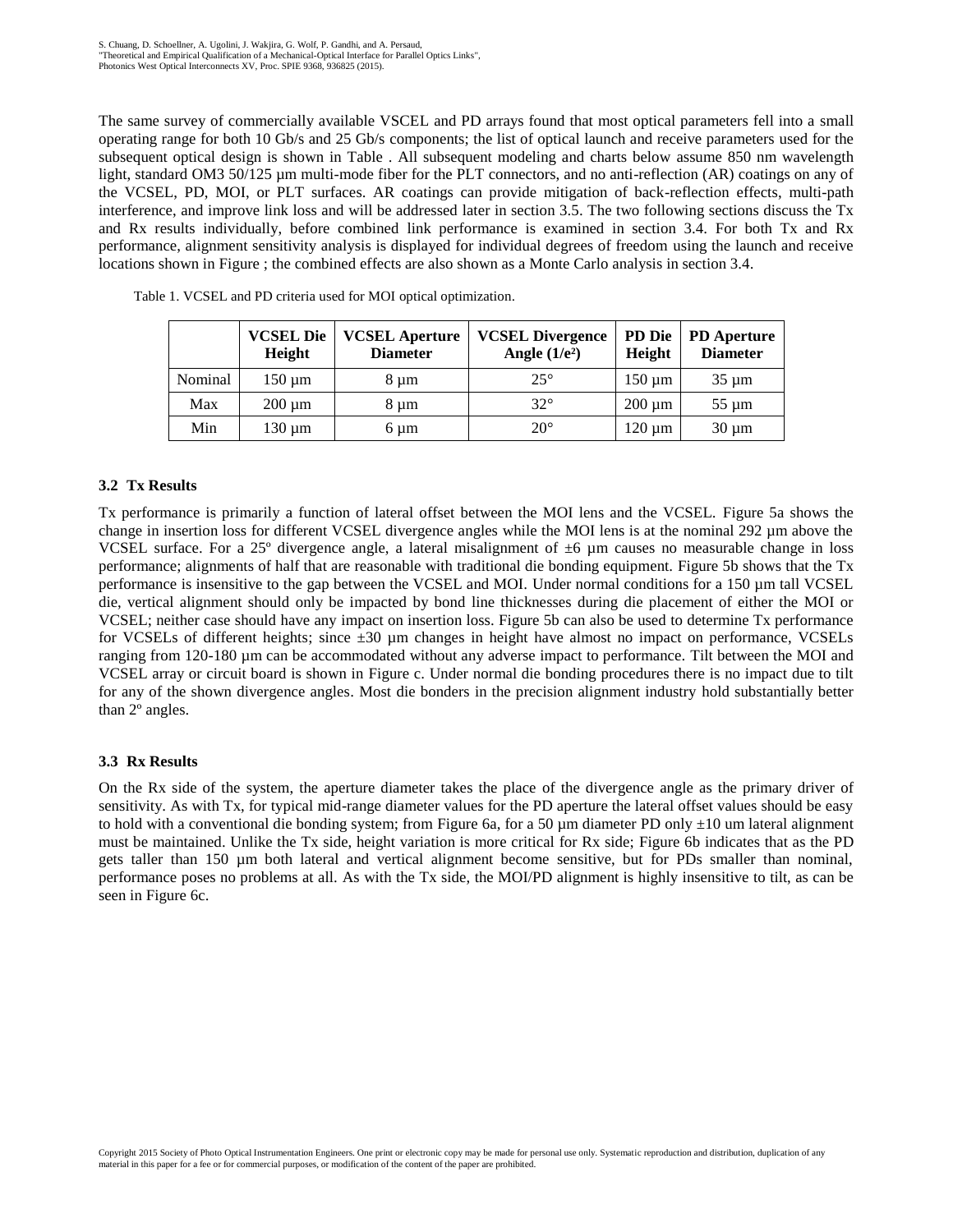

Figure 5. Tx sensitivity of misalignment between a MOI lens and the VCSEL; a) lateral misalignment as a function of divergence angle of the VCSEL, b) vertical misalignment in conjunction with lateral misalignment, and c) tilt between the MOI and VSCEL array as a function of divergence angle of the VCSEL.

Copyright 2015 Society of Photo Optical Instrumentation Engineers. One print or electronic copy may be made for personal use only. Systematic reproduction and distribution, duplication of any<br>material in this paper for a f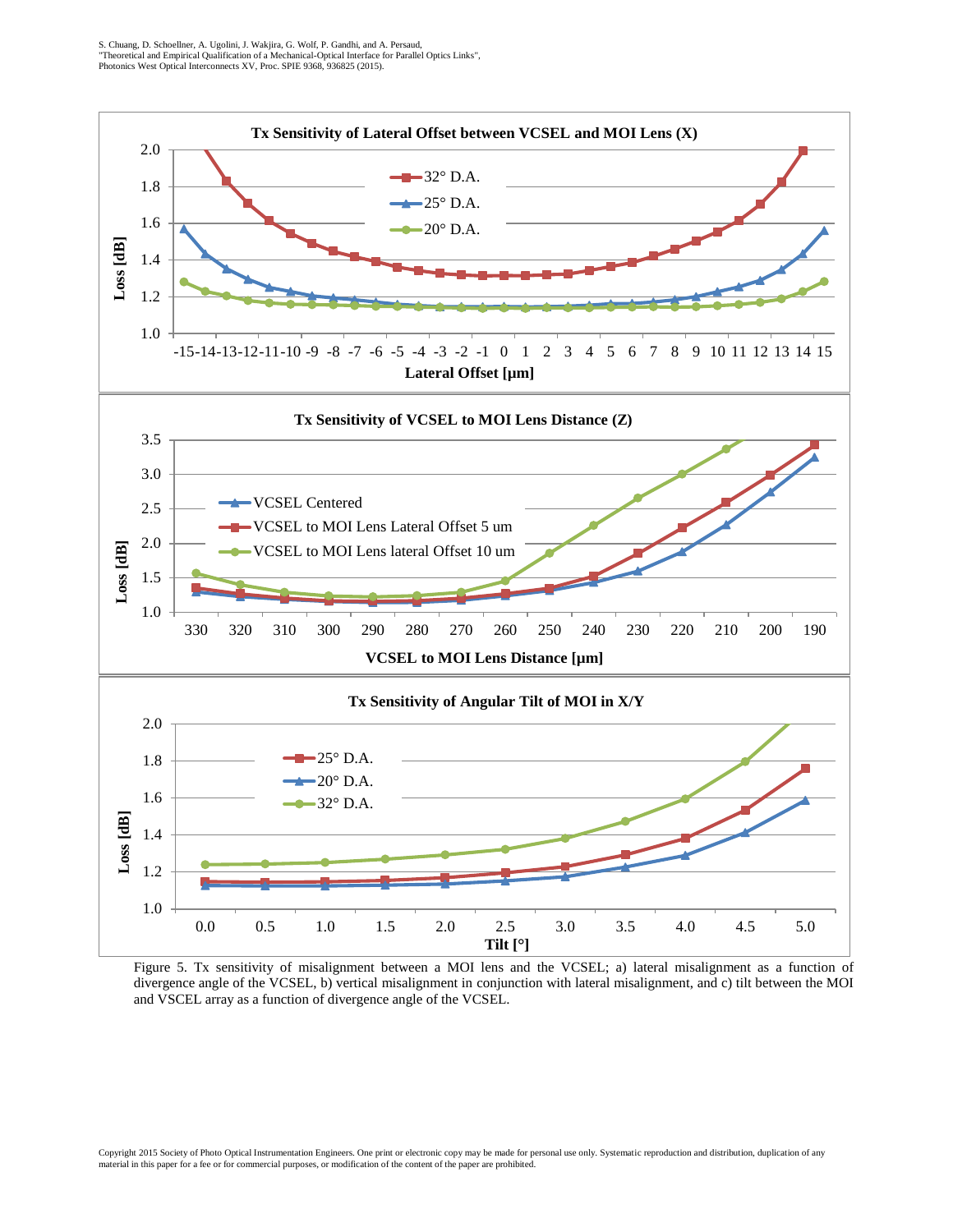

Figure 6. Rx sensitivity of misalignment between a MOI lens and the PD; a) lateral misalignment as a function of PD aperture diameter, b) vertical misalignment in conjunction with lateral misalignment, and c) tilt between the MOI and PD array in conjunction with lateral misalignment. A 10 µm misalignment between MOI and PD has no discernable impact on tilt, as such all three data sets overlap each other completely.

Copyright 2015 Society of Photo Optical Instrumentation Engineers. One print or electronic copy may be made for personal use only. Systematic reproduction and distribution, duplication of any material in this paper for a fee or for commercial purposes, or modification of the content of the paper are prohibited.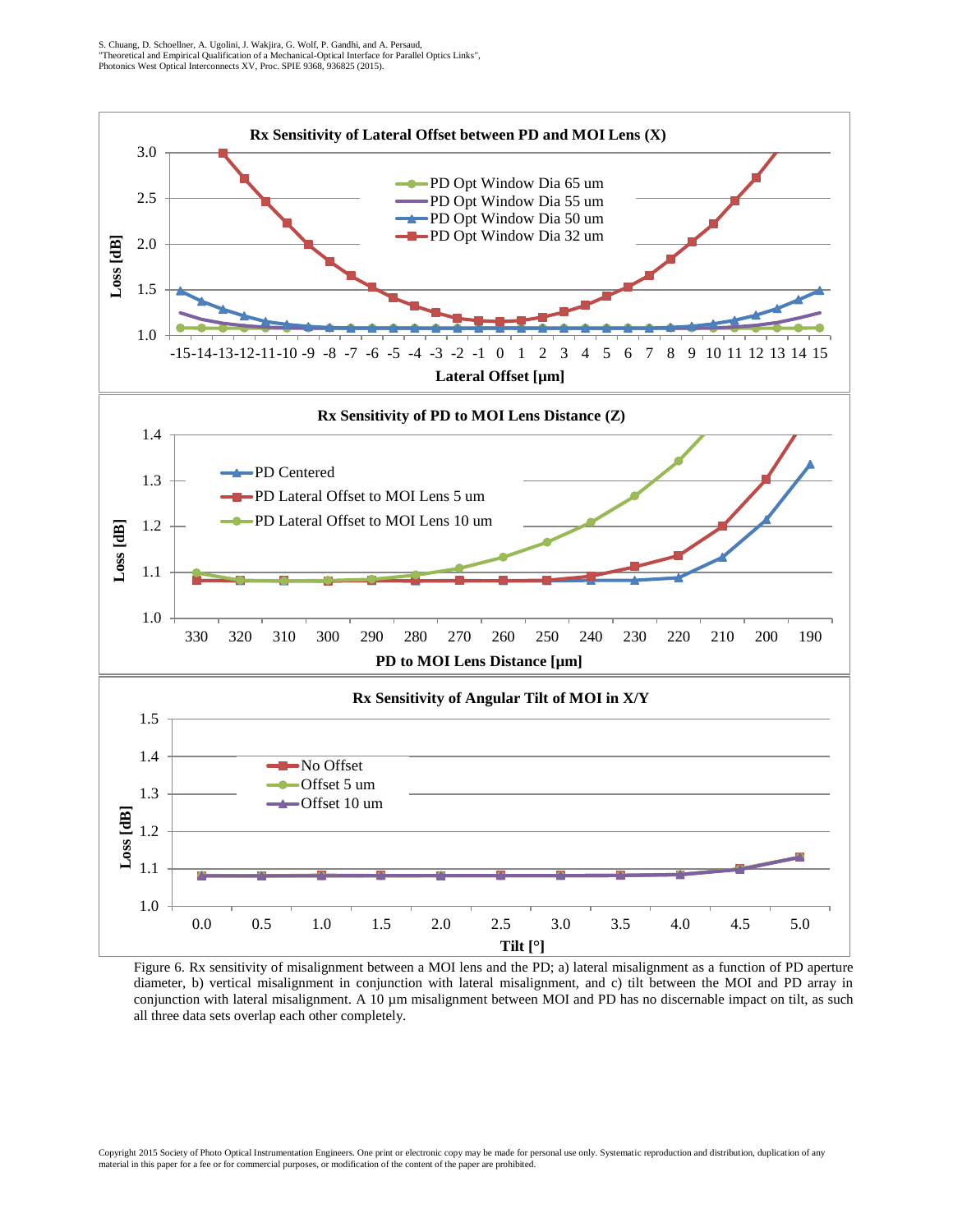#### **3.4 System Results**

While it is important to understand the individual sensitivity of each degree of freedom of the previous sections for die bonding purposes, link loss performance is more adequately determined via Monte Carlo analysis. For both Tx and Rx configurations, Monte Carlo calculations were run assuming normal distributions for the ranges in Table 2, using 500 trials each.

| <b>Tolerance Item</b>                | <b>Nominal</b>   | Min          | Max          |
|--------------------------------------|------------------|--------------|--------------|
| VCSEL to MOI Lens - Lateral Offset   | $0 \mu m$        | $-10 \mu m$  | $+10 \mu m$  |
| <b>VCSEL</b> to MOI Lens - Distance  | $292 \text{ mm}$ | 272 µm       | $312 \mu m$  |
| VCSEL to MOI Lens - Tilt             | $0^{\circ}$      | $-1^\circ$   | $+1^{\circ}$ |
| <b>VCSEL Beam - Divergence Angle</b> | $25^{\circ}$     | $20^{\circ}$ | $32^\circ$   |
| <b>VCSEL</b> Aperture Size           |                  | 8 µm         |              |
| PD to MOI Lens - Lateral Offset      | $0 \mu m$        | $-10 \mu m$  | $+10 \mu m$  |
| PD to MOI Lens - Distance            | 292 mm           | $272 \mu m$  | $312 \mu m$  |
| PD to MOI Lens - Tilt                | $0^{\circ}$      | $-1^\circ$   | $+1^{\circ}$ |
| PD Aperture Size                     |                  | $55 \mu m$   |              |

Table 2. Variables and values used for Monte Carlo simulations for MOI performance.



Figure 7. Monte Carlo simulations of a) Tx and b) Rx link loss performance assuming normal distribution and 500 trials each.

Copyright 2015 Society of Photo Optical Instrumentation Engineers. One print or electronic copy may be made for personal use only. Systematic reproduction and distribution, duplication of any material in this paper for a fee or for commercial purposes, or modification of the content of the paper are prohibited.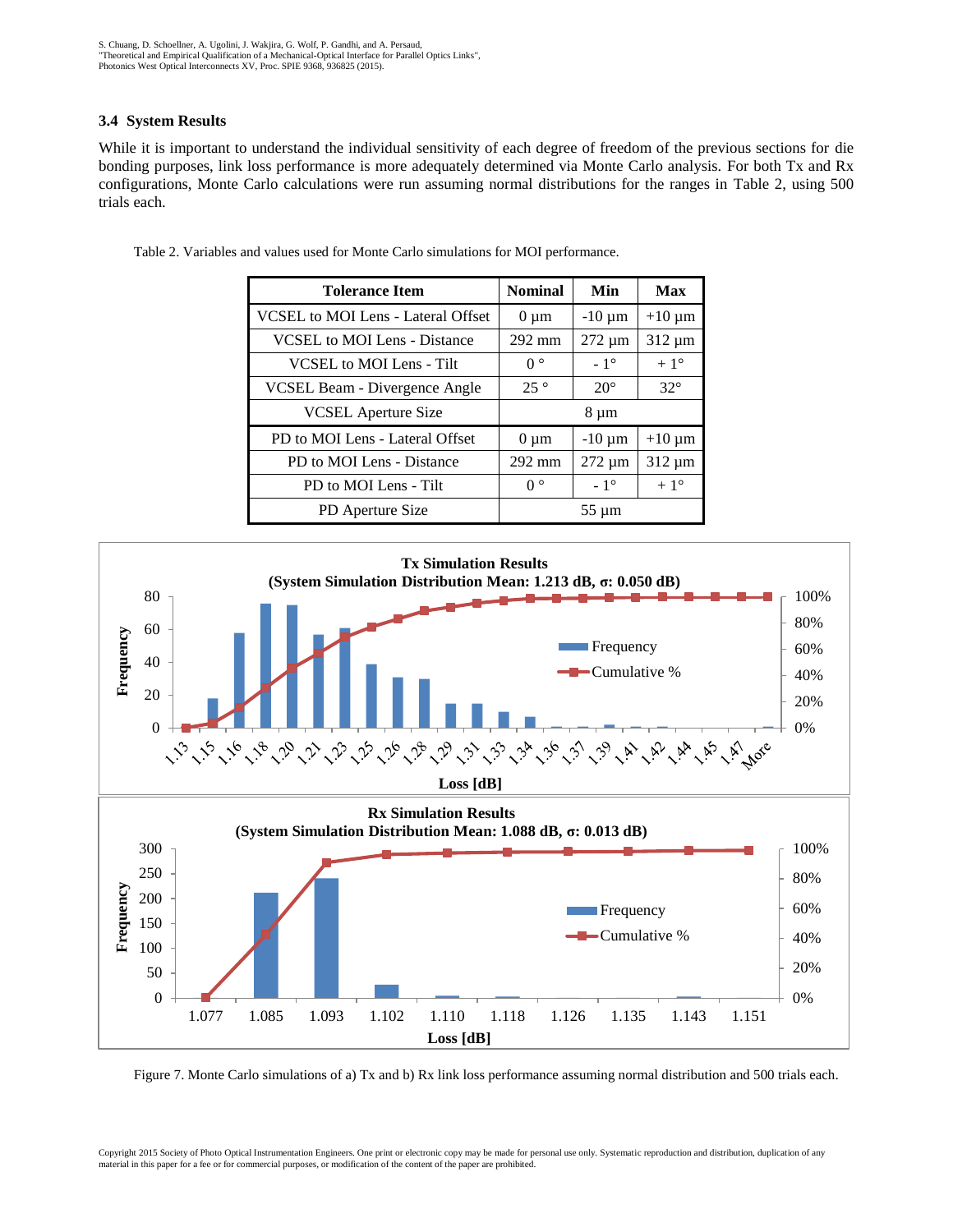The Tx Monte Carlo results, shown in Figure 7a, indicate that the mean loss is approximately 1.21 dB, with 99.7% of the results under 1.37 dB. The Rx link in Figure 7b, being less sensitive to alignment, has an average loss of 1.09 B with three sigma performance of 1.13 dB.



Figure 8. Monte Carlo prediction of the full system link, using the Tx and Rx trials from Figure convolved together.

To determine a full link performance, the 500 trials from the Tx Monte Carlo run were convolved with the 500 Rx trials, resulting 250,000 trials in the link budget shown in Figure 8Figure ; a full link has an average loss of 2.3 dB with a three sigma upper limit of 2.46 dB.

#### **3.5 AR Coating Results**

While the total link loss above is quite acceptable for most applications, there are a number of surfaces in the optical path where power is lost due to the air/plastic interfaces, most notably the flat optical exit window of the MOI and the PLT connector. AR coatings can be applied to both surfaces to reduce the reflected light and eliminate any concerns of multi-path interference (MPI). To date, there has not been any indications that MPI exists as an issue for PLT connectors; there are many cases of PLT connectors with exposed optical exit windows achieving very good performance results at high data rates, although the optical window opposite the PLT connector was likely AR coated in some of those cases  $^{10}$   $^{11}$   $^{12}$ . However, should the need exist to improve performance; Table 3 indicates the level of improvement at each surface that is AR coated, assuming 850 nm coatings, and Table 4 displays the adjusted average insertion loss expected from the Monte Carlo results previously.

| <b>AR Coated Surface</b> | <b>Tx Reduction in Loss (dB)</b> | <b>Rx Reduction in Loss (dB)</b> |  |
|--------------------------|----------------------------------|----------------------------------|--|
| MOI lens                 | 0.20                             | 0.20                             |  |
| MOI optical window       | 0.23                             | 0.22                             |  |
| PLT optical window       | 0.20                             | 0.20                             |  |

Table 3. Theoretical insertion loss improvement per AR coated surface in the full link.

Table 4. Expected average insertion loss performance from Monte Carlo results without AR coatings, and with AR coating on the MOI exit window surface.

| Component            |      |      | $Tx$ Average (dB)   Rx Average (dB)   Total link Average (dB) |
|----------------------|------|------|---------------------------------------------------------------|
| No AR coating        | 1.21 | 1.09 | 2.30                                                          |
| AR coated MOI window | 0.99 | 0.87 | 1.85                                                          |

Copyright 2015 Society of Photo Optical Instrumentation Engineers. One print or electronic copy may be made for personal use only. Systematic reproduction and distribution, duplication of any material in this paper for a fee or for commercial purposes, or modification of the content of the paper are prohibited.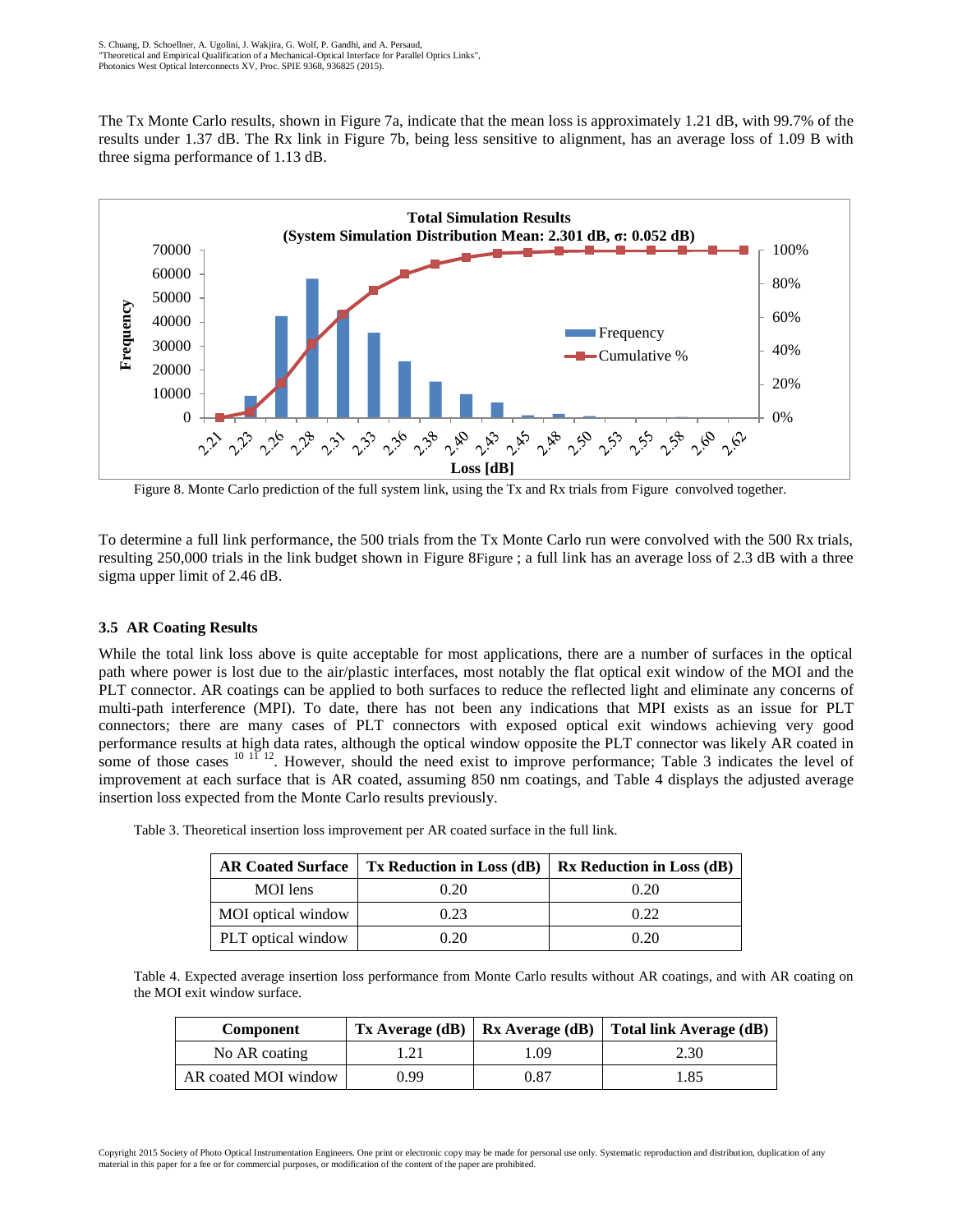#### **4. EXPERIMENTAL RESULTS**

#### **4.1 Insertion Loss Testing**

To validate the theoretical model with empirical results, 10 independent MOIs were aligned and attached to QSFP PCB assemblies using standard commercially available die bonding equipment. The PCB assemblies were already fully populated with 14Gbps VCSEL arrays (1x4), PD arrays (1x4), amplifiers (TIA) and drivers. The die bonder had a listed XY axis accuracy of  $\pm 3$  µm at 3 sigma. All of the MOI components were AR coated on the exit window only.

Prior to MOI attachment, each VCSEL was powered and a large area detector was used to verify baseline power output, P1, which averaged 3.0 dBm. A MOI was then affixed to the PCB assembly and a PLT connector and associated optical test circuit shown in Figure 9 were attached. Power readings were then taken at the  $P_2$  point at the LC connection with a wide area detector, and again with the PD array at point  $P_3$ . These measurements were repeated for all four channels of each of the ten PCB boards. The insertion loss results distributions are shown in [Figure](#page-8-0) along with normal probability plots. Monte Carlo trials had assumed normal distributions for all variables; the probability plots tend to validate this assumption, although the small sample size (n=40) clearly is a limiting factor.



<span id="page-8-0"></span>Figure 9. Schematic for empirical testing of insertion loss of MOI and associated link. P1 indicates the reference power exiting the VCSEL, P2 is the power measured via wide-area detector, and P3 is the power measured on return by the PD.



Figure 10. Measured insertion loss performance for all ten MOI/QSFP links. All loss values in dB.

The optical Zemax model assumed a detector placed within the optical fiber; therefore, the extra MPO, LC and reflection losses of the experimental measurements need to be accounted for before a comparison can be made. When comparing the power readings to the optical model, the Tx system is simply  $P_1 - P_2$ ; however there is an extra loss at the MPO/MPO connection and a reflection at the LC connector interface when it is placed in front of the detector. Similarly, the Rx system is  $P_2 - P_3$ , but has several interfaces that must be compensated for; the reflection from the exposed LC connector is removed, but there is still an LC/LC connection and a MPO/MPO connection. Finally, the total system link is  $P_1 - P_3$ . Table 5 shows the theoretical model average values from the Monte Carlo results, the expected insertion loss improvements in performance due to the AR coating, and typical losses expected from connectors and fiber reflections<sup>13</sup> 14 15 .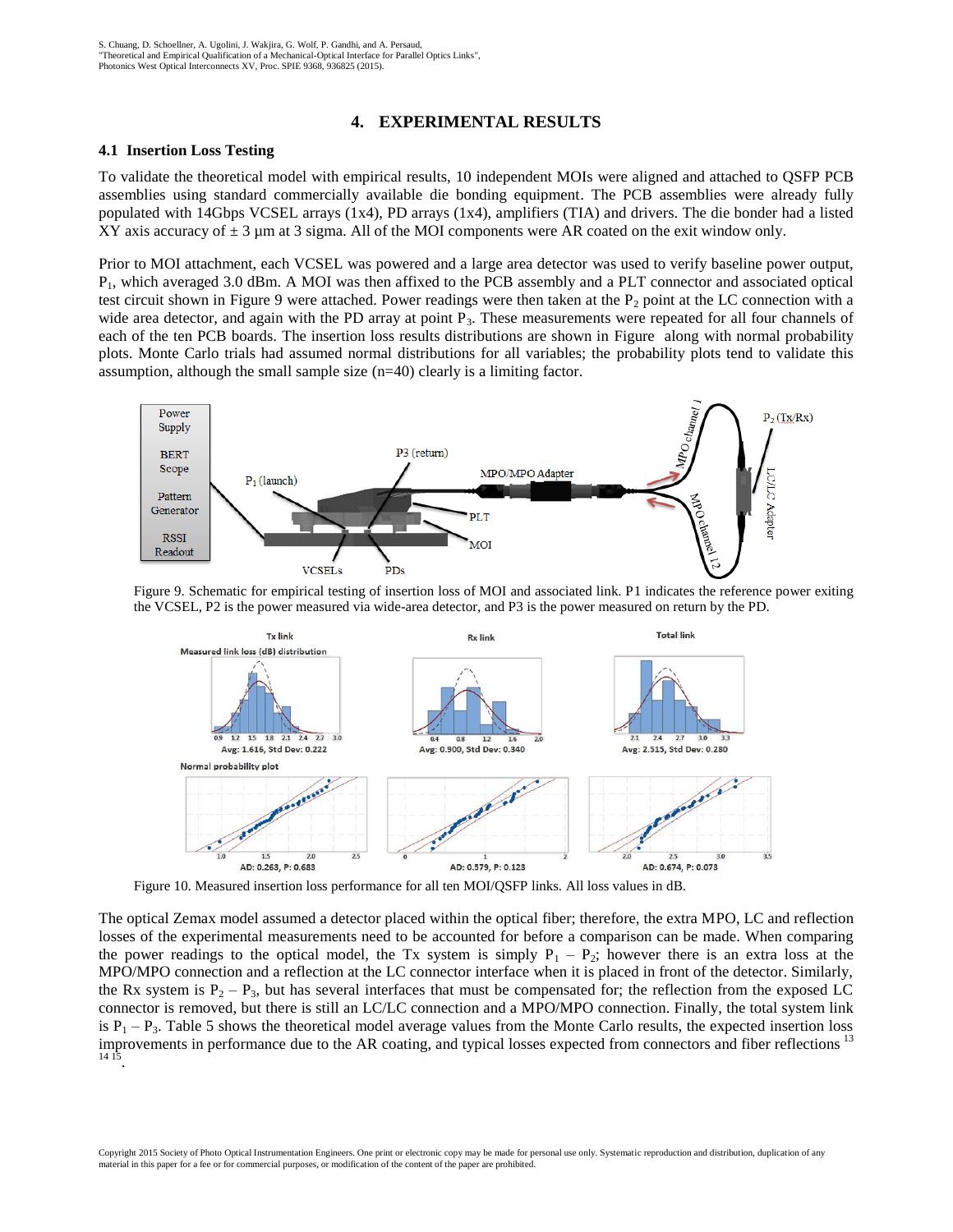Using the expected values for each connector and reflection surface, the expected average results from the theoretical model would be 1.32 dB, 1.10 dB, and 2.45 dB for the Tx, Rx, and full system links respectively. In each case, the average measured value differed from the expected value by 3% or less, showing very good correlation between the empirical results and the predicted values.

|                                    | Tx      | $\mathbf{R} \mathbf{x}$ | <b>Total link</b> |
|------------------------------------|---------|-------------------------|-------------------|
| Theoretical model value (dB)       | 1.21    | 1.09                    | 2.30              |
| Expected AR change (dB)            | $-0.23$ | $-0.22$                 | $-0.45$           |
| Expected MPO loss (dB)             | 0.20    | 0.20                    | 0.40              |
| Expected LC loss/reflection (dB)   | 0.17    | 0.03                    | 0.20              |
| Adjusted model expected value (dB) | 1.35    | 1.10                    | 2.45              |
| Average measured value (dB)        | 1.62    | 0.90                    | 2.52              |
| Average percent difference (in mW) | 3.0%    | $-2.3%$                 | 0.8%              |

Table 5. Theoretically expected average loss values, adjusted for fiber optic connections in test setup. The final two rows displays the average measured data and percent difference (in mW) from the theoretically adjusted values.

# **4.2 Eye Diagram Results**

While the insertion loss results validate the theoretical model, neither the model or insertion loss data truly address system performance. Therefore, the pattern generator integrated into the PCB assembly board was used to test the full system link at both 10 Gbps and 14 Gbps per channel using the setup shown in Figure 9. Oscilloscope screenshots in Figure 11 show that the link was in full compliance with the QSFP mask specification at both speeds.



Figure 11. Full link system results at 10 Gbps and 14 Gbps per channel show full compliance with QSFP mask specification.

# **5. SUMMARY**

To support the expanding need for mid-level optical interconnects, a mechanical-optical interface has been developed that acts as a coupling component between the VCSEL/PD active optics and the PLT connectors that lead into the remainder of the passive optical network. A theoretical model has been developed and optimized over the current range of VCSEL and PD optical characteristics that exist in the marketplace today. Sensitivity analysis using the theoretical model shows that component alignment and placement using standard die bonders is readily achievable. To validate the Zemax modeling, ten components were die bonded to QSFP PCB assemblies and run through insertion loss and eye